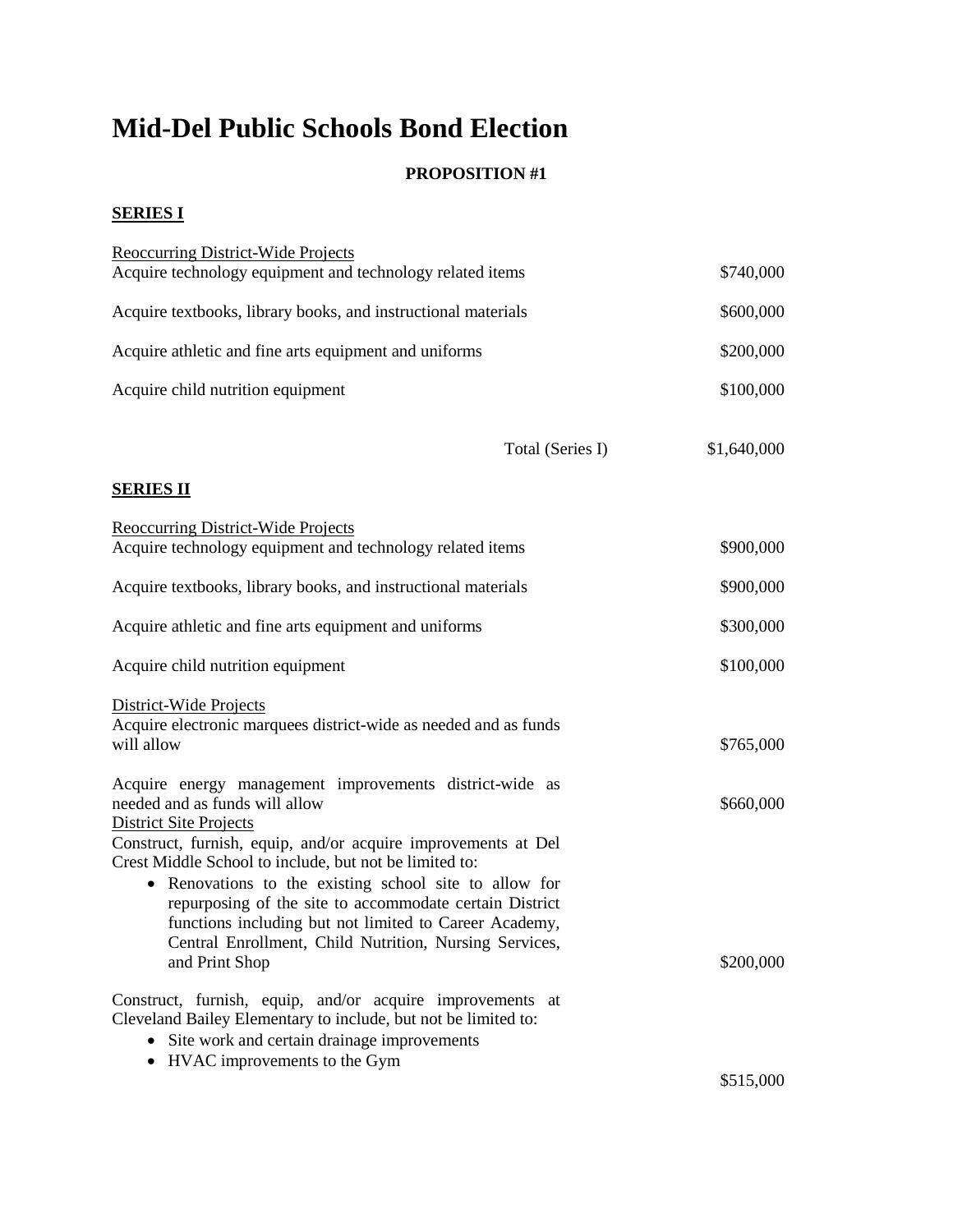| Construct, furnish, equip, and/or acquire improvements at Barnes<br>Elementary to include, but not be limited to:<br>• HVAC improvements to the Gym                                                                                                                                                                                             | \$260,000   |
|-------------------------------------------------------------------------------------------------------------------------------------------------------------------------------------------------------------------------------------------------------------------------------------------------------------------------------------------------|-------------|
| Construct, furnish, equip, and/or acquire improvements at<br>Country Estates Elementary to include, but not be limited to:<br>• HVAC improvements to the Gym                                                                                                                                                                                    | \$260,000   |
| Construct, furnish, equip, and/or acquire improvements at<br>Highland Park Elementary to include, but not be limited to:<br>• HVAC improvements to the Gym                                                                                                                                                                                      | \$240,000   |
| Construct, furnish, equip, and/or acquire improvements at<br>Ridgecrest Elementary to include, but not be limited to:<br>• HVAC improvements to the Gym                                                                                                                                                                                         | \$240,000   |
| Construct, furnish, equip, and/or acquire improvements at<br>Schwartz Elementary to include, but not be limited to:<br>• HVAC improvements to the Gym                                                                                                                                                                                           | \$155,000   |
| Construct, furnish, equip, and/or acquire improvements at Steed<br>Elementary to include, but not be limited to:<br>• HVAC improvements to the Gym                                                                                                                                                                                              | \$240,000   |
| Construct, furnish, equip, and/or acquire improvements at Tinker<br>Elementary to include, but not be limited to:<br>• HVAC improvements to the Gym                                                                                                                                                                                             | \$260,000   |
| Construct, furnish, equip, and/or acquire improvements at<br>Townsend Elementary to include, but not be limited to:<br>• HVAC improvements to the Gym                                                                                                                                                                                           | \$260,000   |
| Construct, furnish, equip, and/or acquire improvements at Carl<br>Albert Middle School to include, but not be limited to:<br>• HVAC improvements to the Gym/Activity Room<br>Construct, furnish, equip, and/or acquire improvements at Kerr<br>Middle School to include, but not be limited to:<br>• HVAC improvements to the Gym/Activity Room | \$340,000   |
| Roofing improvements                                                                                                                                                                                                                                                                                                                            | \$1,100,000 |
| Construct, furnish, equip, and/or acquire improvements at<br>Monroney Middle School to include, but not be limited to:<br>• HVAC improvements to the Gym/Activity Room                                                                                                                                                                          | \$405,000   |
| Total (Series II)                                                                                                                                                                                                                                                                                                                               | \$8,100,000 |

### **SERIES III**

Reoccurring District-Wide Projects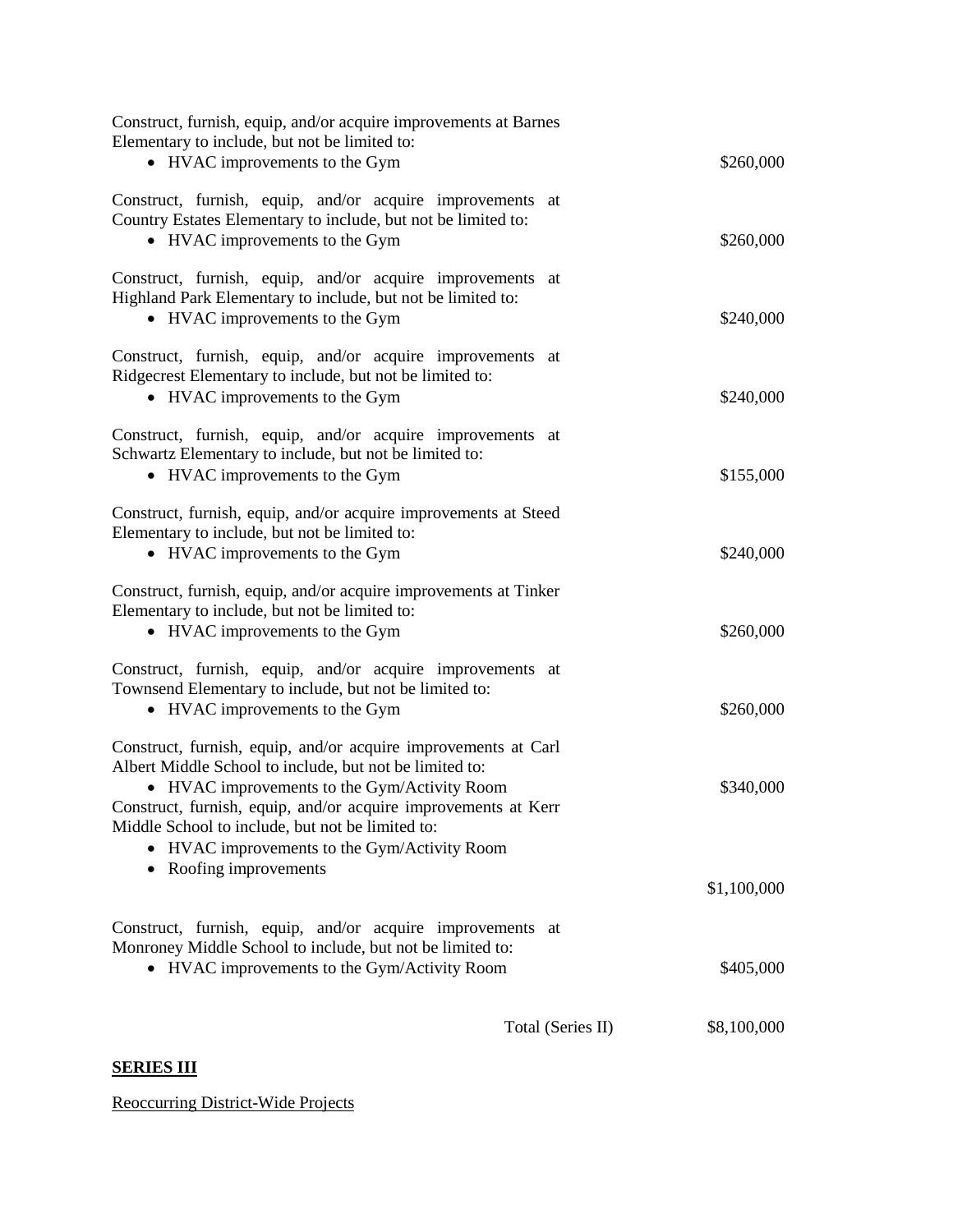| Acquire technology equipment and technology related items                                                                                                                                                                                                                                                                                                                                                                                                                                                                                                                                                                                                                                                                                                                                                                                                                                                                              | \$900,000    |
|----------------------------------------------------------------------------------------------------------------------------------------------------------------------------------------------------------------------------------------------------------------------------------------------------------------------------------------------------------------------------------------------------------------------------------------------------------------------------------------------------------------------------------------------------------------------------------------------------------------------------------------------------------------------------------------------------------------------------------------------------------------------------------------------------------------------------------------------------------------------------------------------------------------------------------------|--------------|
| Acquire textbooks, library books, and instructional materials                                                                                                                                                                                                                                                                                                                                                                                                                                                                                                                                                                                                                                                                                                                                                                                                                                                                          | \$900,000    |
| Acquire athletic and fine arts equipment and uniforms                                                                                                                                                                                                                                                                                                                                                                                                                                                                                                                                                                                                                                                                                                                                                                                                                                                                                  | \$300,000    |
| Acquire child nutrition equipment                                                                                                                                                                                                                                                                                                                                                                                                                                                                                                                                                                                                                                                                                                                                                                                                                                                                                                      | \$100,000    |
| <b>District Site Projects</b><br>Construct, furnish, equip, and/or acquire improvements at Carl<br>Albert Harris Stadium to include, but not be limited to:<br>New restroom and concession building on the home side<br>Renovations to the existing restroom and concession<br>$\bullet$<br>building on the visitor side<br>Expansion of the bleachers on the home side<br>$\bullet$<br>New sidewalks on the home side<br>$\bullet$<br>Expansion of the existing locker room building<br>New fencing on the home side<br>$\bullet$<br>Additional paving<br>$\bullet$<br>Upgrades to the press box<br>٠<br>Construct, furnish, equip, and/or acquire improvements at Del<br>City Kalsu Stadium to include, but not be limited to:<br>New bleachers on the home side<br>New restroom and concession building on the home side<br>$\bullet$<br>New band ramp<br>$\bullet$<br>New ramp for home locker room<br>٠<br>Expansion of the track | \$4,475,000  |
| Upgrades to the press box<br>$\bullet$                                                                                                                                                                                                                                                                                                                                                                                                                                                                                                                                                                                                                                                                                                                                                                                                                                                                                                 | \$4,685,000  |
| Total (Series III)<br><b>SERIES IV</b>                                                                                                                                                                                                                                                                                                                                                                                                                                                                                                                                                                                                                                                                                                                                                                                                                                                                                                 | \$11,360,000 |
| <b>Reoccurring District-Wide Projects</b><br>Acquire technology equipment and technology related items                                                                                                                                                                                                                                                                                                                                                                                                                                                                                                                                                                                                                                                                                                                                                                                                                                 | \$900,000    |
| Acquire textbooks, library books, and instructional materials                                                                                                                                                                                                                                                                                                                                                                                                                                                                                                                                                                                                                                                                                                                                                                                                                                                                          | \$900,000    |
| Acquire athletic and fine arts equipment and uniforms                                                                                                                                                                                                                                                                                                                                                                                                                                                                                                                                                                                                                                                                                                                                                                                                                                                                                  | \$300,000    |
| Acquire child nutrition equipment                                                                                                                                                                                                                                                                                                                                                                                                                                                                                                                                                                                                                                                                                                                                                                                                                                                                                                      | \$100,000    |
| District-Wide Projects<br>Acquire maintenance vehicles and maintenance<br>related<br>improvements to include, but not be limited to constructing space<br>for paint spray, paint mixing, and paint storage<br><b>District Site Projects</b>                                                                                                                                                                                                                                                                                                                                                                                                                                                                                                                                                                                                                                                                                            | \$605,000    |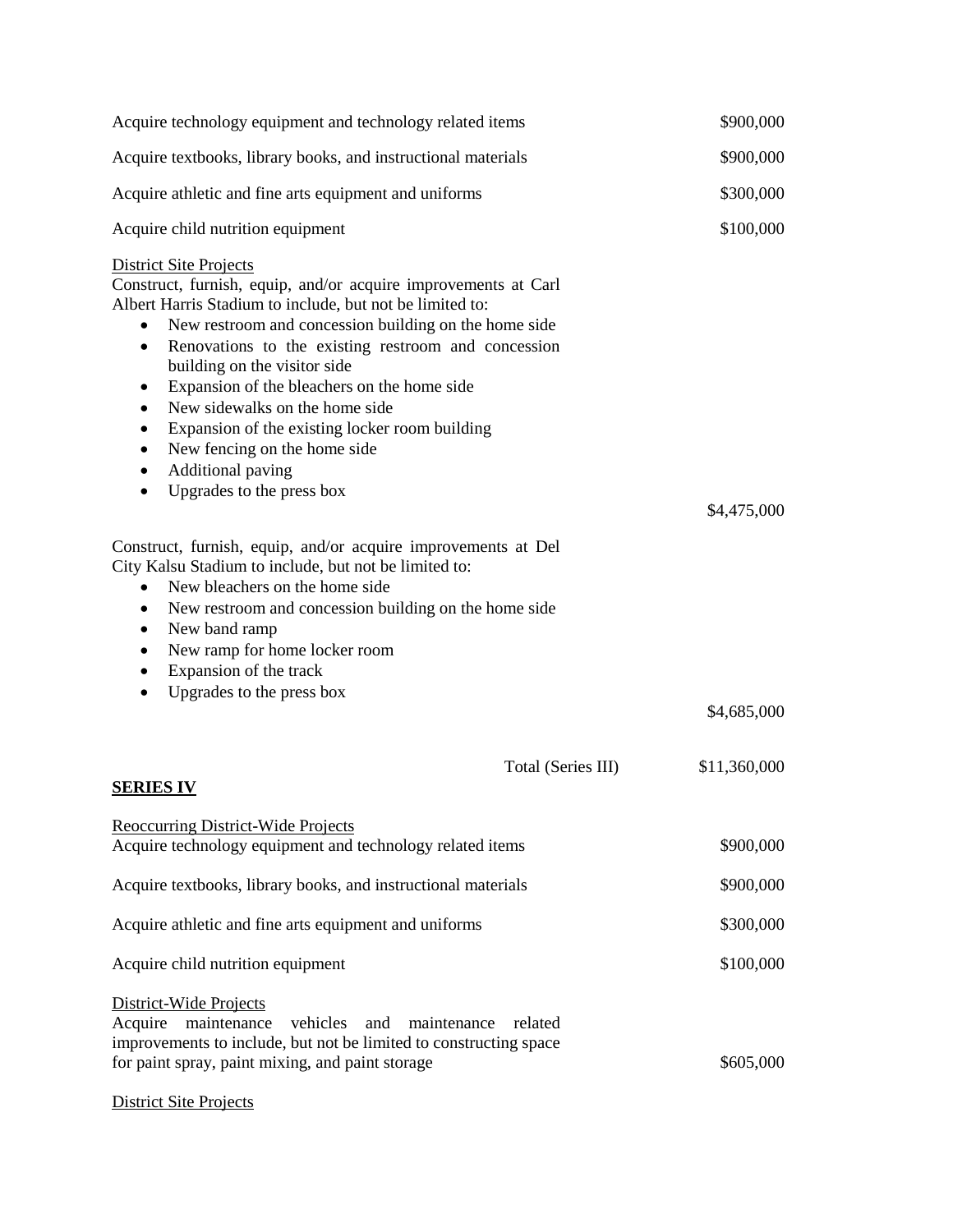| Construct, furnish, equip, and/or acquire improvements at<br>Midwest City Darnell Stadium at Rose Field include, but not be<br>limited to: |              |
|--------------------------------------------------------------------------------------------------------------------------------------------|--------------|
| New bleachers on the home and visitor sides<br>$\bullet$                                                                                   |              |
| New locker rooms and restrooms located near the East<br>$\bullet$<br>end zone                                                              |              |
| New restroom and concession building on the home and<br>٠                                                                                  |              |
| visitor sides                                                                                                                              |              |
| New ticket booth<br>$\bullet$                                                                                                              |              |
| Expansion of the track<br>$\bullet$<br>Upgrades to the press box<br>$\bullet$                                                              |              |
|                                                                                                                                            | \$8,875,000  |
|                                                                                                                                            |              |
| Total (Series IV)                                                                                                                          | \$11,680,000 |
| <b>SERIES V</b>                                                                                                                            |              |
|                                                                                                                                            |              |
| <b>Reoccurring District-Wide Projects</b><br>Acquire technology equipment and technology related items                                     | \$900,000    |
| Acquire textbooks, library books, and instructional materials                                                                              | \$900,000    |
| Acquire athletic and fine arts equipment and uniforms                                                                                      | \$300,000    |
| Acquire child nutrition equipment                                                                                                          | \$100,000    |
| District-Wide Projects                                                                                                                     |              |
| Acquire roofing improvements district-wide as needed and as<br>funds will allow                                                            | \$3,350,000  |
| Acquire flooring improvements district-wide as needed and as                                                                               |              |
| funds will allow                                                                                                                           | \$1,570,000  |
| Acquire lighting improvements district-wide as needed and as<br>funds will allow                                                           | \$725,000    |
| <b>District Site Projects</b>                                                                                                              |              |
| Construct, furnish, equip, and/or acquire improvements to the<br>Performing Arts Center at Carl Albert High School to include, but         |              |
| not be limited to:<br>Upgrades to the sound and lighting systems<br>$\bullet$                                                              |              |
| Renovations to the lobby, ticket booth, and certain<br>$\bullet$<br>restrooms                                                              |              |
| Expansion of the lobby and ticket area<br>٠                                                                                                |              |
| Installation of a fire suppression system in existing<br>$\bullet$<br>auditorium                                                           |              |
| New corridor from the Performing Arts Center to the High<br>$\bullet$<br>School                                                            |              |
| Renovation and expansion of the Band/Orchestra &<br>٠<br>Drama/Fine Arts classrooms                                                        |              |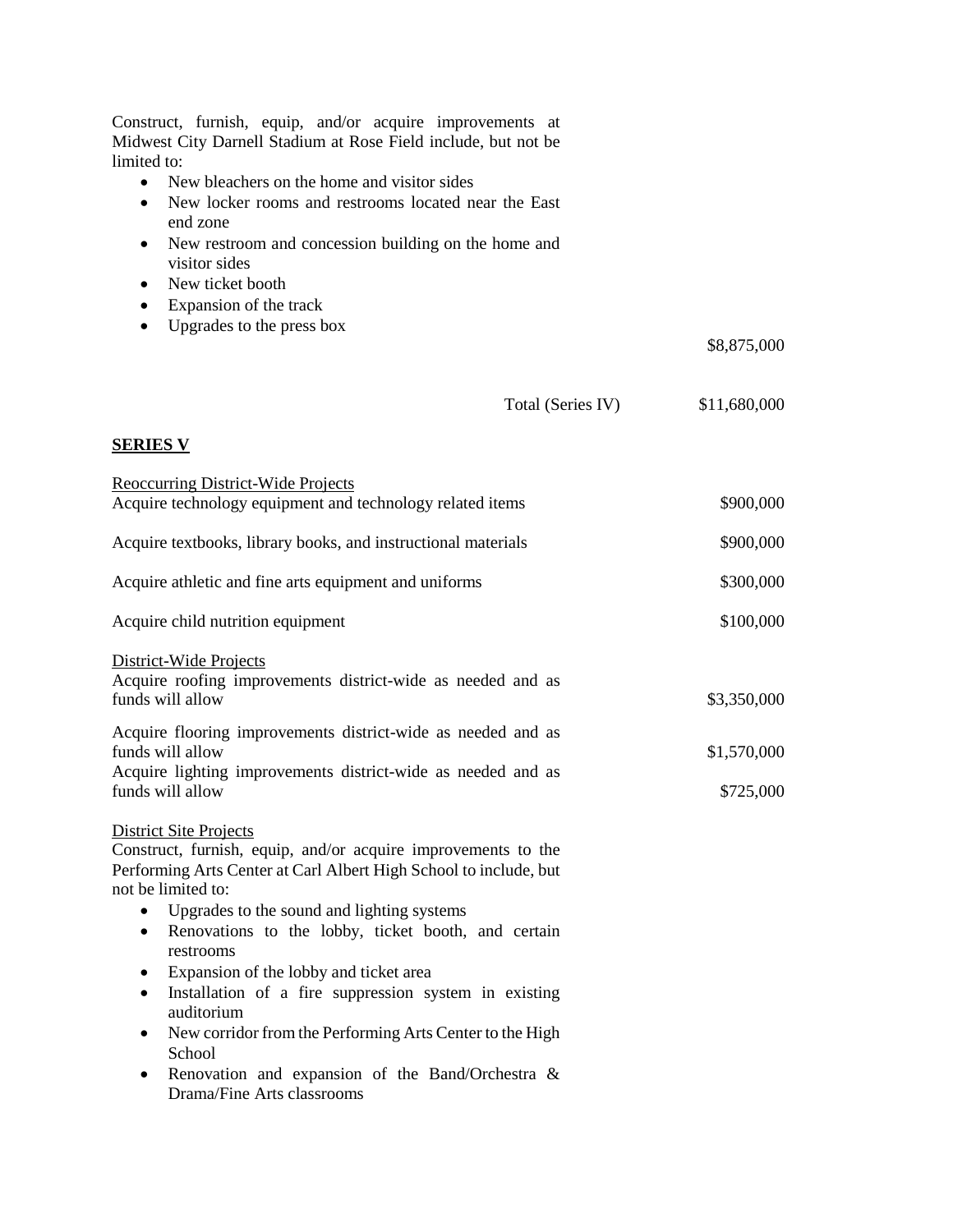- Upgrades to the boiler and chiller systems
- Stage curtain upgrades

|                                                                                                                                                                                                                          |                   | \$5,775,000  |
|--------------------------------------------------------------------------------------------------------------------------------------------------------------------------------------------------------------------------|-------------------|--------------|
|                                                                                                                                                                                                                          | Total (Series V)  | \$13,620,000 |
| <b>SERIES VI</b>                                                                                                                                                                                                         |                   |              |
| <b>Reoccurring District-Wide Projects</b><br>Acquire technology equipment and technology related items                                                                                                                   |                   | \$900,000    |
| Acquire textbooks, library books, and instructional materials                                                                                                                                                            |                   | \$900,000    |
| Acquire athletic and fine arts equipment and uniforms                                                                                                                                                                    |                   | \$300,000    |
| Acquire child nutrition equipment                                                                                                                                                                                        |                   | \$100,000    |
| District-Wide Projects<br>Acquire paving improvements district-wide as needed and as<br>funds will allow                                                                                                                 |                   | \$1,240,000  |
| <b>District Site Projects</b><br>Construct, furnish, equip, and/or acquire improvements at Kerr<br>Middle School to include, but not be limited to:<br>Additional classrooms to include a storm shelter and<br>$\bullet$ |                   |              |
| administrative space                                                                                                                                                                                                     |                   | \$14,460,000 |
|                                                                                                                                                                                                                          | Total (Series VI) | \$17,900,000 |

## **SERIES VII**

| <b>Reoccurring District-Wide Projects</b>                                                                                                                   |             |
|-------------------------------------------------------------------------------------------------------------------------------------------------------------|-------------|
| Acquire technology equipment and technology related items                                                                                                   | \$900,000   |
| Acquire textbooks, library books, and instructional materials                                                                                               | \$900,000   |
| Acquire athletic and fine arts equipment and uniforms                                                                                                       | \$300,000   |
| Acquire child nutrition equipment                                                                                                                           | \$100,000   |
| <b>District Site Projects</b><br>Construct, furnish, equip, and/or acquire improvements at Carl<br>Albert Harris Stadium to include, but not be limited to: |             |
| Installation of new turf<br>$\bullet$                                                                                                                       | \$1,245,000 |
| Construct, furnish, equip, and/or acquire improvements at Del                                                                                               |             |
| City Kalsu Stadium to include, but not be limited to:                                                                                                       |             |
| Installation of new turf                                                                                                                                    | \$690,000   |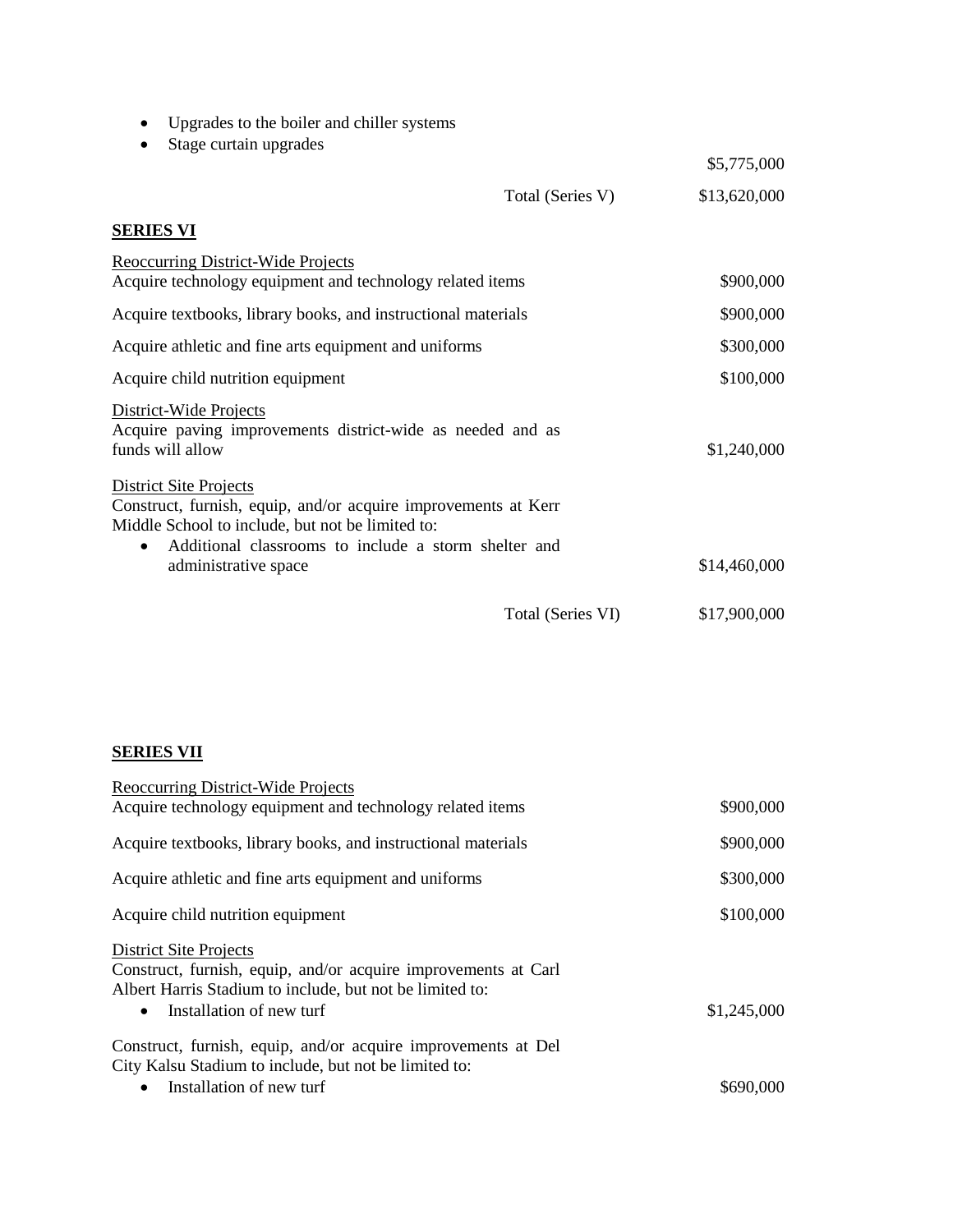| Construct, furnish, equip, and/or acquire improvements at<br>Midwest City Darnell Stadium at Rose Field to include, but not be<br>limited to:                                                                                                                                                                                                                                                                                                                                       |              |
|-------------------------------------------------------------------------------------------------------------------------------------------------------------------------------------------------------------------------------------------------------------------------------------------------------------------------------------------------------------------------------------------------------------------------------------------------------------------------------------|--------------|
| Installation of new turf<br>$\bullet$                                                                                                                                                                                                                                                                                                                                                                                                                                               | \$1,245,000  |
| Construct, furnish, equip, and/or acquire improvements to the<br>Performing Arts Center at Del City High School to include, but<br>not be limited to:<br>Upgrades to the sound and lighting systems<br>$\bullet$<br>Renovations to the lobby, ticket booth, and certain<br>$\bullet$<br>restrooms<br>Expansion of the lobby and ticket area<br>$\bullet$<br>Installation of a fire suppression system in existing<br>$\bullet$<br>auditorium<br>Stage curtain upgrades<br>$\bullet$ | \$3,650,000  |
| Construct, furnish, equip, and/or acquire improvements to the<br>Performing Arts Center at Midwest City High School to include,<br>but not be limited to:<br>Upgrades to the sound and lighting systems<br>$\bullet$<br>Renovations to the lobby, ticket booth, and certain<br>$\bullet$<br>restrooms<br>Expansion of the lobby and ticket area<br>$\bullet$<br>Installation of a fire suppression system in existing<br>$\bullet$<br>auditorium                                    |              |
| Stage curtain upgrades<br>$\bullet$                                                                                                                                                                                                                                                                                                                                                                                                                                                 | \$3,770,000  |
| Total (Series VII)<br>SERIES VIII                                                                                                                                                                                                                                                                                                                                                                                                                                                   | \$12,800,000 |
| <b>Reoccurring District-Wide Projects</b><br>Acquire technology equipment and technology related items                                                                                                                                                                                                                                                                                                                                                                              | \$900,000    |
| Acquire textbooks, library books, and instructional materials                                                                                                                                                                                                                                                                                                                                                                                                                       | \$900,000    |
| Acquire athletic and fine arts equipment and uniforms                                                                                                                                                                                                                                                                                                                                                                                                                               | \$300,000    |
| Acquire child nutrition equipment                                                                                                                                                                                                                                                                                                                                                                                                                                                   | \$100,000    |
| <b>District Site Projects</b><br>Construct, furnish, equip, and/or acquire improvements at<br>Parkview Elementary to include, but not be limited to:<br>Expansion of the existing cafeteria<br>Upgrades to the fire suppression system                                                                                                                                                                                                                                              | \$1,240,000  |
| Construct, furnish, equip, and/or acquire improvements at Carl<br>Albert Middle School to include, but not be limited to:                                                                                                                                                                                                                                                                                                                                                           |              |

Additional classrooms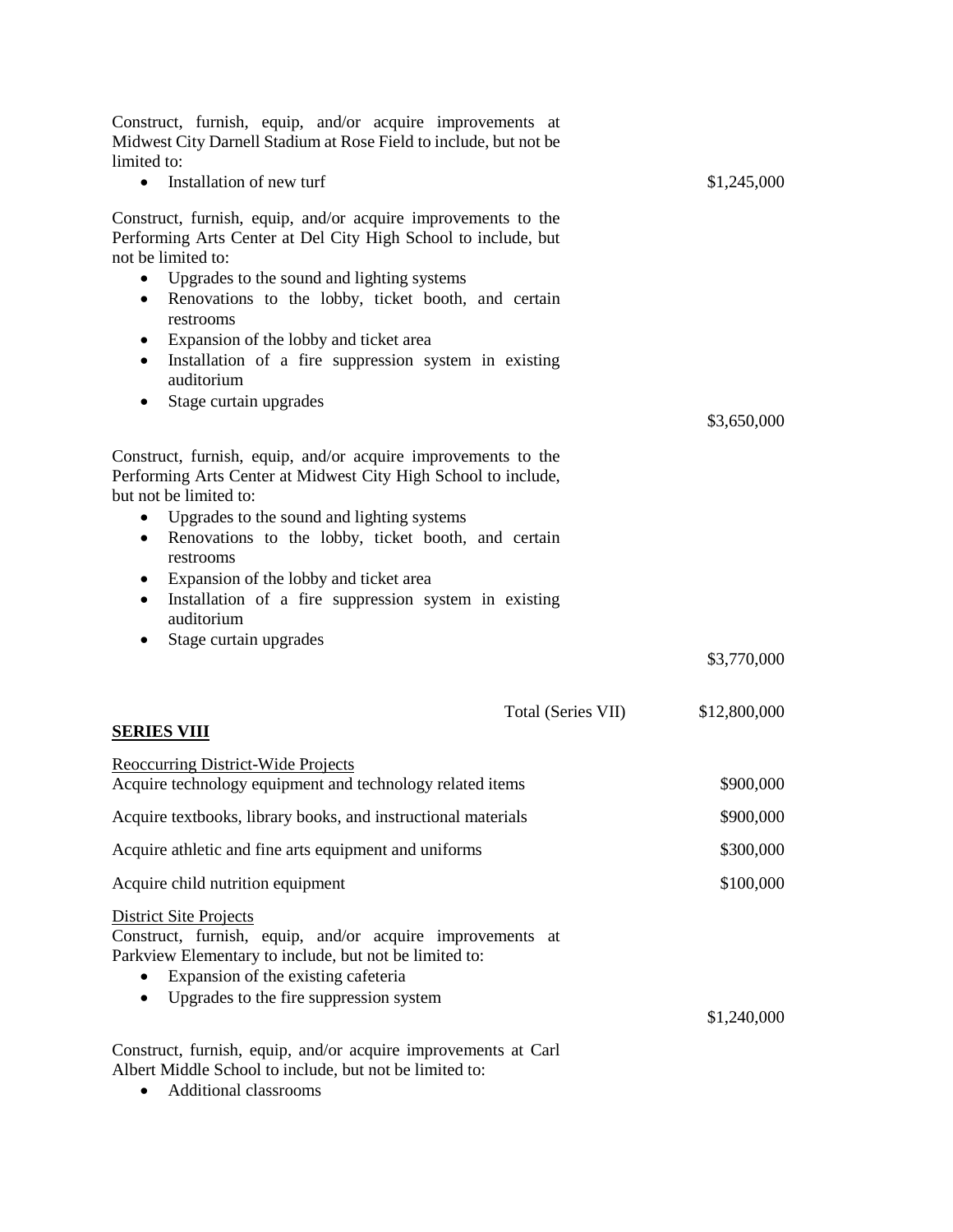- New music room to include a storm shelter
- New tennis courts

\$9,100,000

|                                                                                                                                                                                                                                                                                                                                           | Total (Series VIII) | \$12,540,000 |
|-------------------------------------------------------------------------------------------------------------------------------------------------------------------------------------------------------------------------------------------------------------------------------------------------------------------------------------------|---------------------|--------------|
| <b>SERIES IX</b>                                                                                                                                                                                                                                                                                                                          |                     |              |
| <b>Reoccurring District-Wide Projects</b><br>Acquire technology equipment and technology related items                                                                                                                                                                                                                                    |                     | \$900,000    |
| Acquire textbooks, library books, and instructional materials                                                                                                                                                                                                                                                                             |                     | \$900,000    |
| Acquire athletic and fine arts equipment and uniforms                                                                                                                                                                                                                                                                                     |                     | \$300,000    |
| Acquire child nutrition equipment                                                                                                                                                                                                                                                                                                         |                     | \$100,000    |
| District-Wide Projects<br>Acquire bleacher improvements district-wide as needed and as<br>funds will allow                                                                                                                                                                                                                                |                     | \$540,000    |
| <b>District Site Projects</b><br>Construct, furnish, equip, and/or acquire improvements at<br>Schwartz Elementary to include, but not be limited to:<br><b>Additional classrooms</b><br>$\bullet$<br>New storm shelter<br>$\bullet$<br>New gymnasium<br>$\bullet$<br>New music room<br>$\bullet$<br>New administrative suite<br>$\bullet$ |                     |              |
| Additional parking<br>$\bullet$                                                                                                                                                                                                                                                                                                           |                     | \$8,990,000  |
| Construct, furnish, equip, and/or acquire improvements at<br>Townsend Elementary to include, but not be limited to:<br>Building accessibility improvements<br>$\bullet$                                                                                                                                                                   |                     | \$690,000    |
| Construct, furnish, equip, and/or acquire improvements at<br>Midwest City High School to include, but not be limited to:<br>HVAC improvements to the Field House<br>$\bullet$                                                                                                                                                             |                     | \$830,000    |
| Construct, furnish, equip, and/or acquire improvements at Del<br>City High School to include, but not be limited to:<br>HVAC improvements to the Field House                                                                                                                                                                              |                     | \$830,000    |
|                                                                                                                                                                                                                                                                                                                                           | Total (Series IX)   | \$14,080,000 |
| <b>SERIES X</b>                                                                                                                                                                                                                                                                                                                           |                     |              |

| Reoccurring District-Wide Projects                        |           |
|-----------------------------------------------------------|-----------|
| Acquire technology equipment and technology related items | \$900,000 |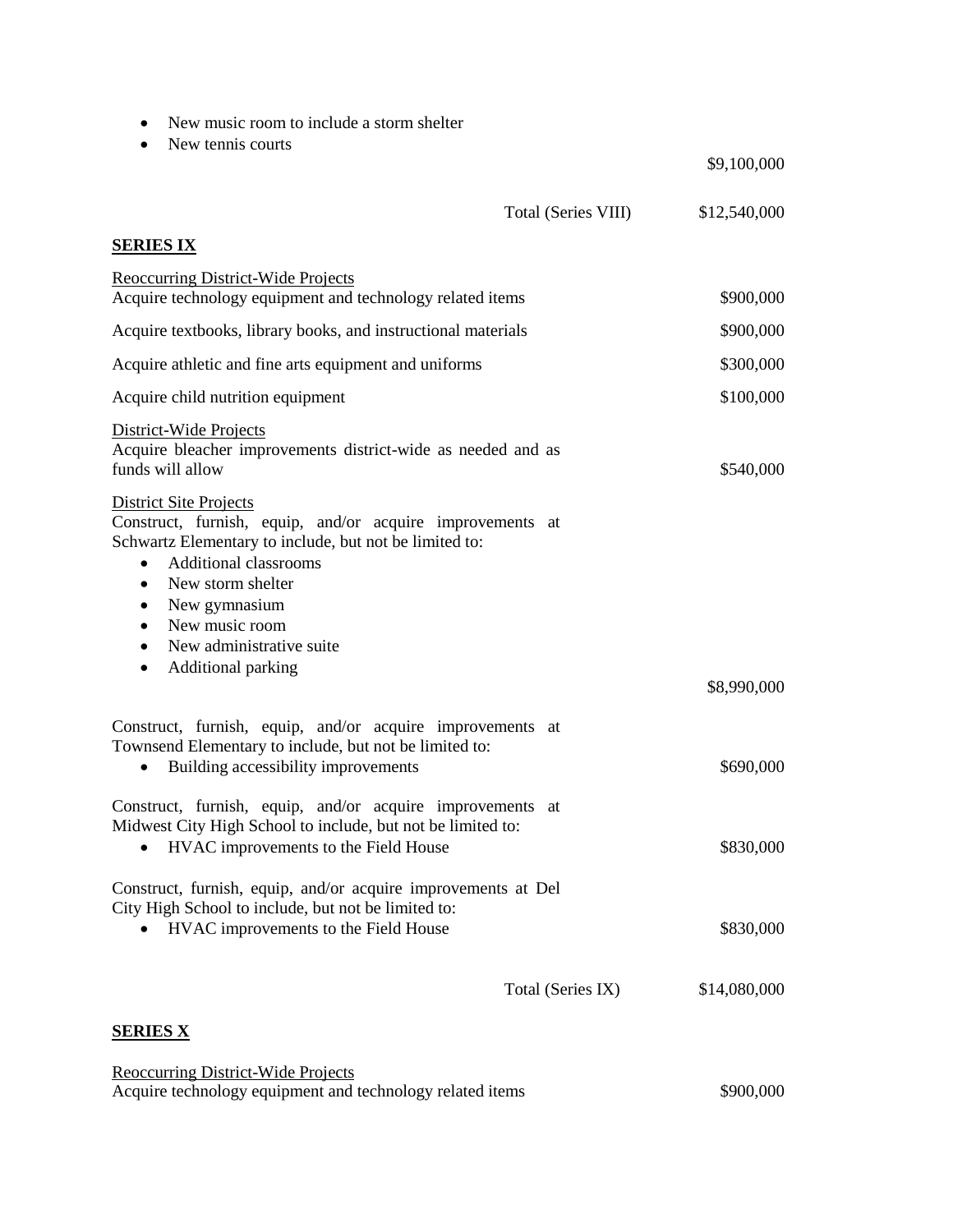| <b>Total Proposition #1</b>                                                                                                                     | \$121,300,000 |
|-------------------------------------------------------------------------------------------------------------------------------------------------|---------------|
| Total (Series X)                                                                                                                                | \$17,580,000  |
| Additional classrooms to include a storm shelter and<br>$\bullet$<br>administrative space                                                       | \$14,460,000  |
| Construct, furnish, equip, and/or acquire improvements at<br>Monroney Middle School to include, but not be limited to:                          |               |
| Construct, furnish, equip, and/or acquire improvements at<br>Pleasant Hill Elementary to include, but not be limited to:<br>• New storm shelter | \$920,000     |
| District Site Projects                                                                                                                          |               |
| Acquire child nutrition equipment                                                                                                               | \$100,000     |
| Acquire athletic and fine arts equipment and uniforms                                                                                           | \$300,000     |
| Acquire textbooks, library books, and instructional materials                                                                                   | \$900,000     |

#### **PROPOSITION #2**

| <b>SERIES I</b><br>Acquire transportation equipment                                                         | \$1,200,000            |
|-------------------------------------------------------------------------------------------------------------|------------------------|
| <b>SERIES II</b><br>Acquire transportation equipment                                                        | \$900,000              |
| <b>SERIES III</b><br>Acquire transportation equipment                                                       | \$900,000              |
| <b>SERIES IV</b><br>Acquire transportation equipment                                                        | \$900,000              |
| <b>SERIES V</b><br>Acquire transportation equipment<br><b>SERIES VI</b><br>Acquire transportation equipment | \$900,000<br>\$900,000 |
| <b>SERIES VII</b><br>Acquire transportation equipment                                                       | \$900,000              |